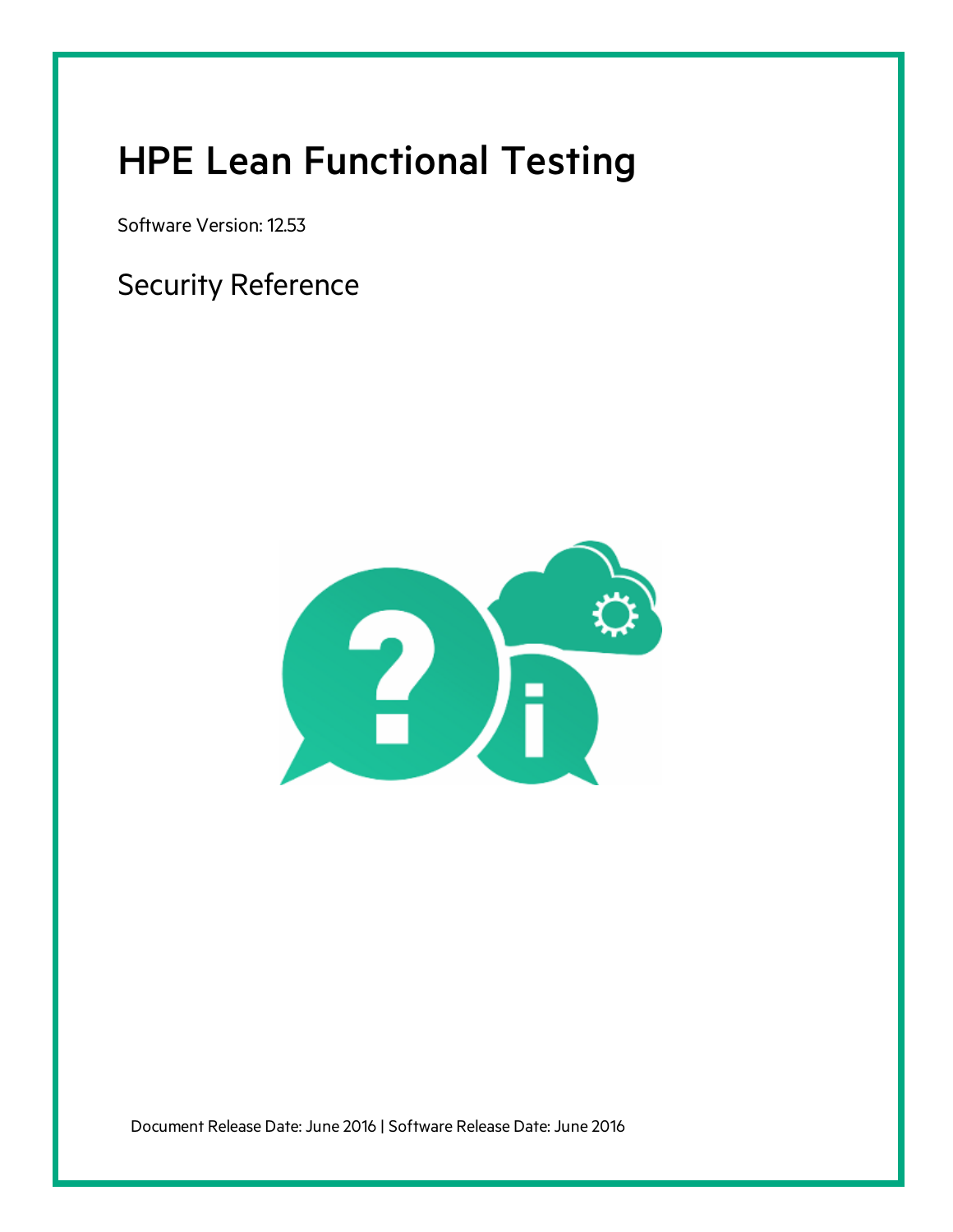#### Legal Notices

#### **Warranty**

The only warranties for Hewlett Packard Enterprise Development LP products and services are set forth in the express warranty statements accompanying such products and services. Nothing herein should be construed as constituting an additional warranty. HPE shall not be liable for technical or editorial errors or omissions contained herein.

The information contained herein is subject to change without notice.

#### Restricted Rights Legend

Confidential computer software. Valid license from HPE required for possession, use or copying. Consistent with FAR 12.211 and 12.212, Commercial Computer Software, Computer Software Documentation, and Technical Data for Commercial Items are licensed to the U.S. Government under vendor's standard commercial license.

#### Copyright Notice

© Copyright 2016 Hewlett Packard Enterprise Development LP

#### Trademark Notices

Adobe™ is a trademark of Adobe Systems Incorporated.

Microsoft® and Windows® are U.S. registered trademarks of Microsoft Corporation.

UNIX® is a registered trademark of The Open Group.

Oracle and Java are registered trademarks of Oracle and/or its affiliates.

#### Documentation Updates

The title page of this document contains the following identifying information:

- Software Version number, which indicates the software version.
- Document Release Date, which changes each time the document is updated.
- Software Release Date, which indicates the release date of this version of the software.

To check for recent updates or to verify that you are using the most recent edition of a document, go to: [https://softwaresupport.hpe.com.](https://softwaresupport.hpe.com/)

This site requires that you register for an HPE Passport and sign in. To register for an HPE Passport ID, go to [https://softwaresupport.hpe.com](https://softwaresupport.hpe.com/) and click **Register**.

#### Support

Visit the HPE Software Support Online web site at: [https://softwaresupport.hpe.com](https://softwaresupport.hpe.com/)

This web site provides contact information and details about the products, services, and support that HPE Software offers.

HPE Software online support provides customer self-solve capabilities. It provides a fast and efficient way to access interactive technical support tools needed to manage your business. As a valued support customer, you can benefit by using the support web site to:

- Search for knowledge documents of interest
- Submit and track support cases and enhancement requests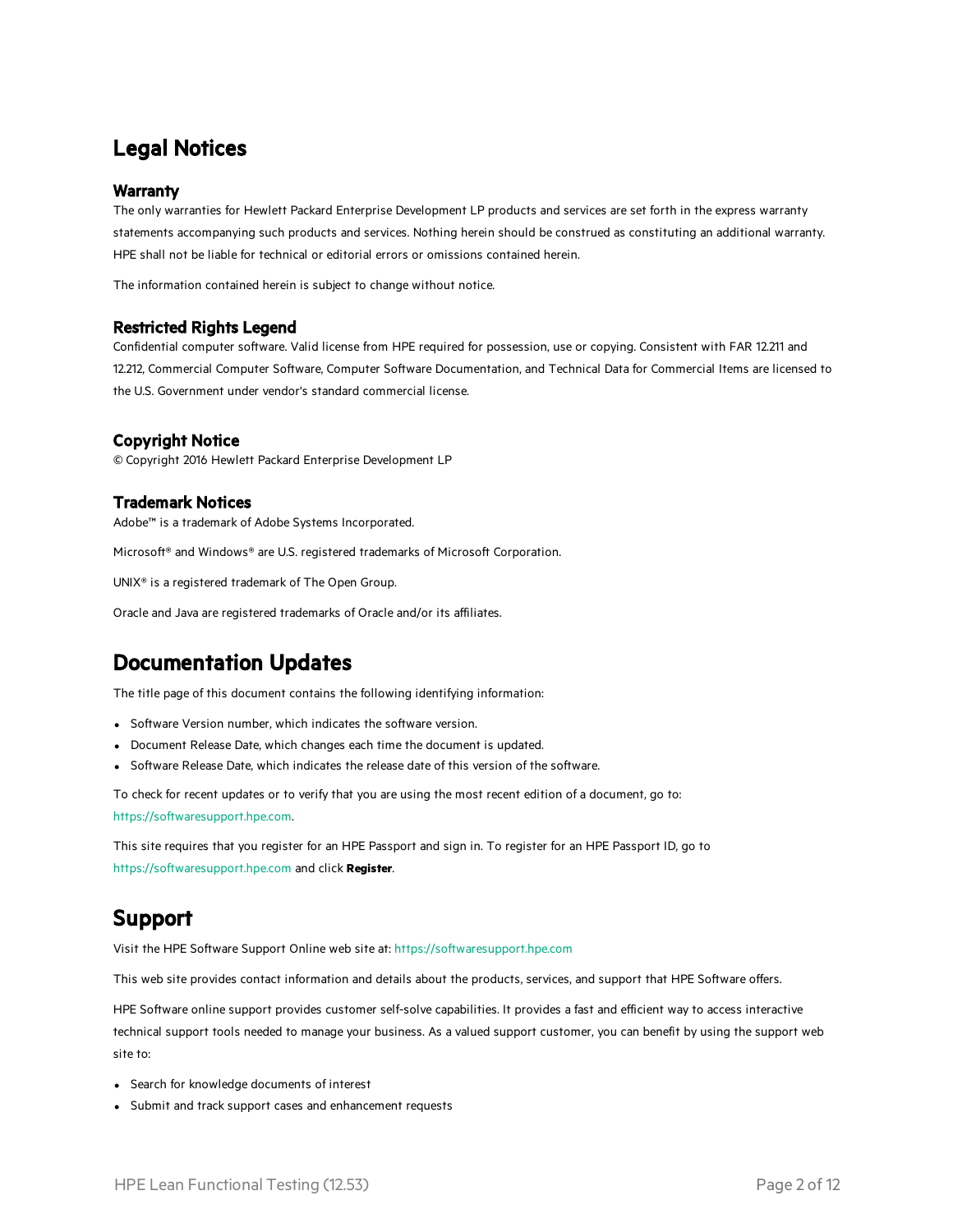Security Reference HPE Lean Functional Testing

- Download software patches
- Manage support contracts
- Look up HPE support contacts
- Review information about available services
- Enter into discussions with other software customers
- Research and register for software training

Most of the support areas require that you register as an HPE Passport user and sign in. Many also require a support contract. To register for an HPE Passport ID, go to: [https://softwaresupport.hpe.com](https://softwaresupport.hpe.com/) and click **Register**.

To find more information about access levels, go to: <https://softwaresupport.hpe.com/web/softwaresupport/access-levels>.

#### HPE Software Solutions & Integrations and Best Practices

Visit **HPE Software Solutions Now** at [https://softwaresupport.hpe.com/group/softwaresupport/search-result/-](https://softwaresupport.hpe.com/group/softwaresupport/search-result/-/facetsearch/document/KM01702710)

[/facetsearch/document/KM01702710](https://softwaresupport.hpe.com/group/softwaresupport/search-result/-/facetsearch/document/KM01702710) to explore how the products in the HPE Software catalog work together, exchange information, and solve business needs.

Visit the **Cross Portfolio Best Practices Library** at <https://hpln.hpe.com/group/best-practices-hpsw> to access a wide variety of best practice documents and materials.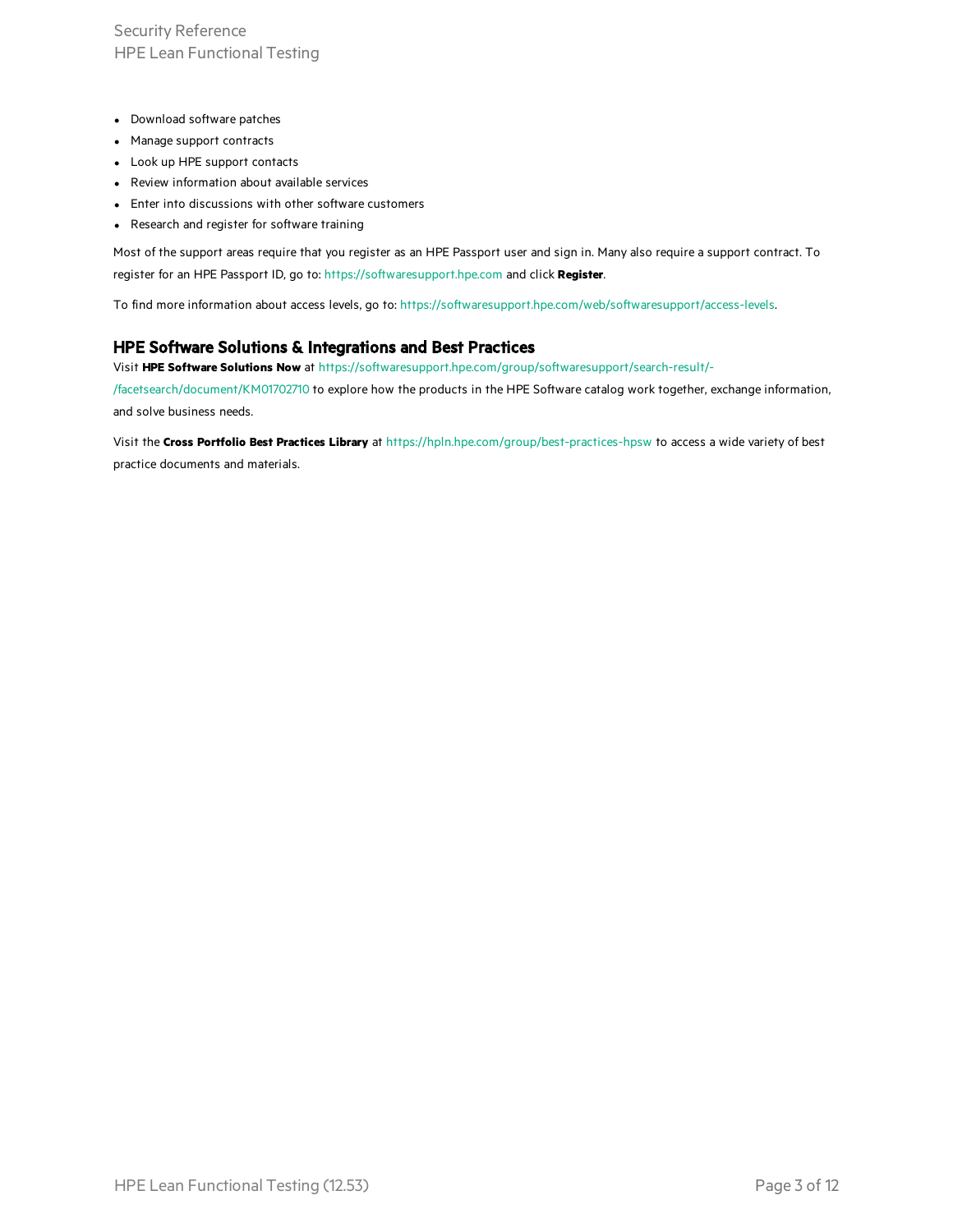### Welcome to the Lean Functional Testing Security Reference

Welcome to the Lean Functional Testing (LeanFT) Security Reference.

This guide is designed to help you deploy and manage Lean Functional Testing instancesin a secure manner in the modern enterprise. Our objective is to help you make well-informed decisions about the various capabilities and features that LeanFT provides to meet modern enterprise security needs.

Security requirements for the enterprise are constantly evolving. This guide should be viewed as HP's best effort to meet those stringent requirements. If there are additional security requirements that are not covered by this guide, please open a support case with the HP support team to document them, and we will include them in future editions of this guide.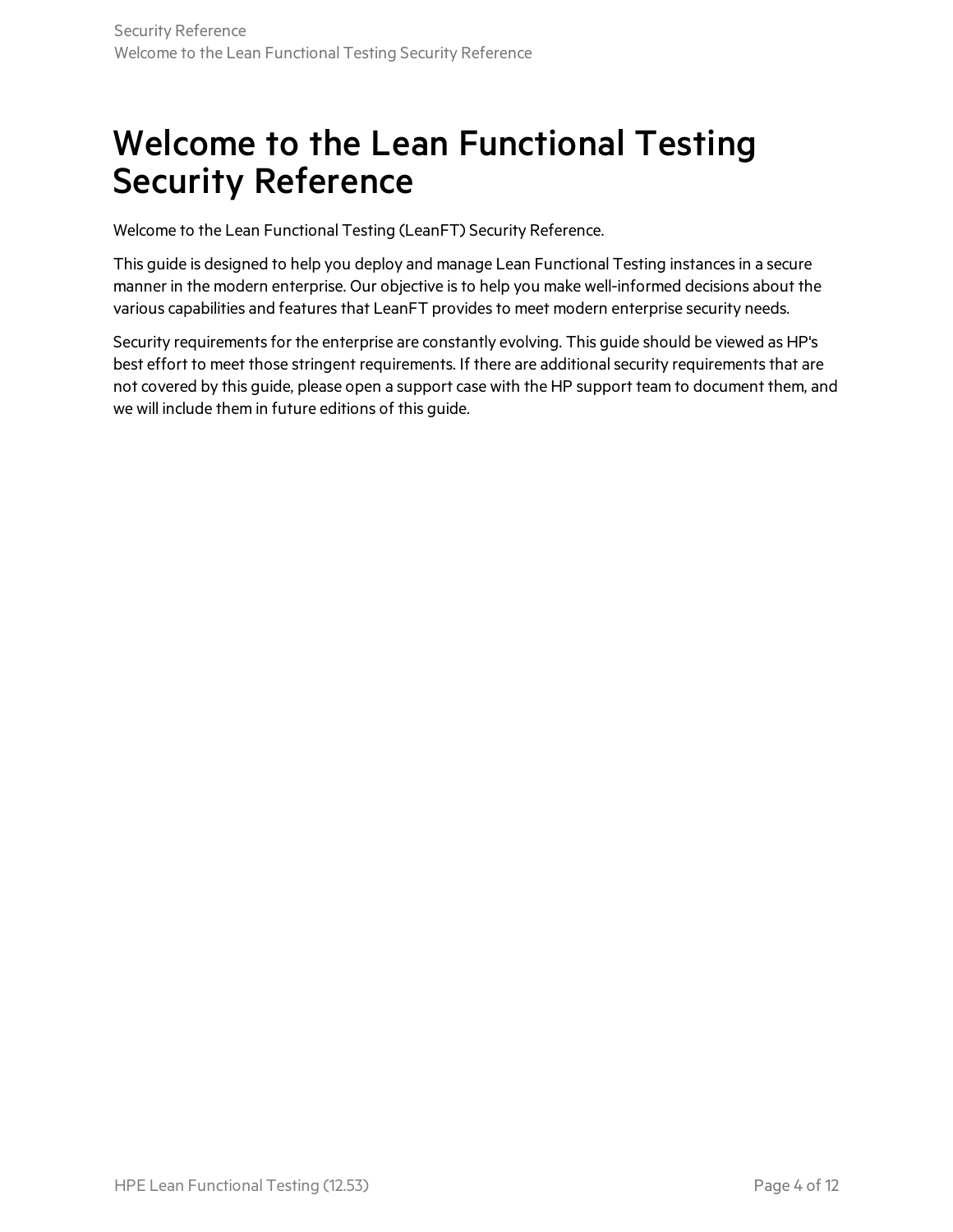### Installing and Using LeanFT in a Secure Manner

LeanFT is an automation framework that comprises the following components:

- 1. Automation API (SDK)
- 2. Runtime engine
- 3. IDE plugins and tools

These components can be run on the same computer or on multiple computers within a business network. Being an automation framework, LeanFT-related security issues are similar to those of other automation frameworks.

LeanFT can potentially be used to record network communications. Therefore, it is strongly recommended that you run LeanFT on dedicated test machines that do NOT contain or provide access to sensitive information. In addition, you should thoroughly review your lab network topology and access permissions before using LeanFT.

You must have specific permissions when installing and running LeanFT. For a list of these permissions, see the *Lean Functional Testing Readme*.

When installed, LeanFT provides the following security settings:

- You can install and run LeanFT with the computer's User Account Control (UAC) enabled.
- During installation, the runtime engine is configured to accept connections only from the local computer. To change this, you need to adjust the settingsin the runtime engine connection configuration file, **config.json**, located in *<LeanFT installation folder>***\lwe\lightweight\config**. For details, see the help topic about running testsremotely in the *LeanFT Help Center*.
- You can securely store important and sensitive information about the applications you are testing.

The sections in this reference discuss potential security issues when using LeanFT.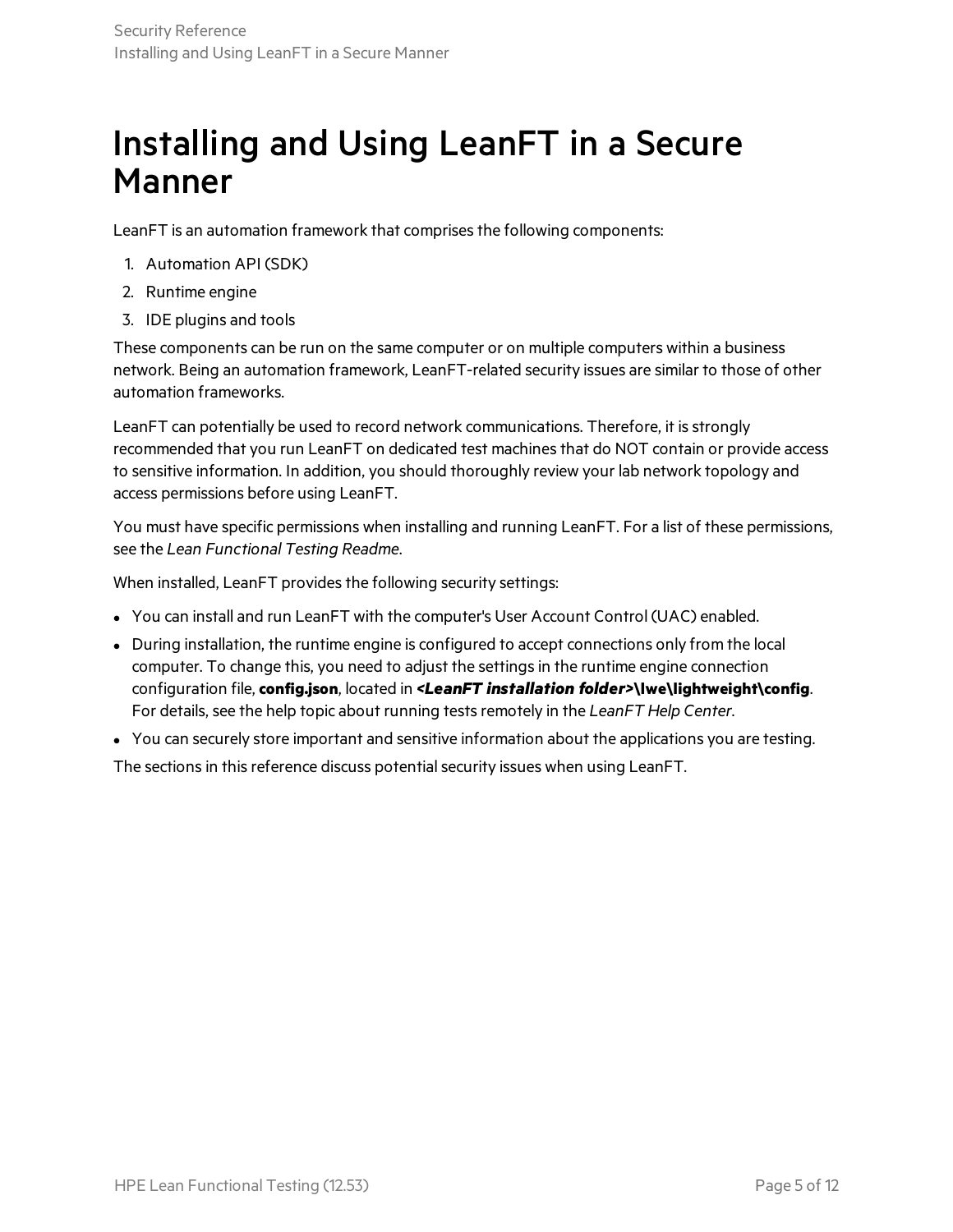## Installation and Deployment Security

LeanFT can be installed with the UAC enabled. This includes the installation of all prerequisite software, as well as installation configurations.

For details on secure installation and deployment, see the *Enterprise Deployment*section of the *Lean Functional Testing Readme*.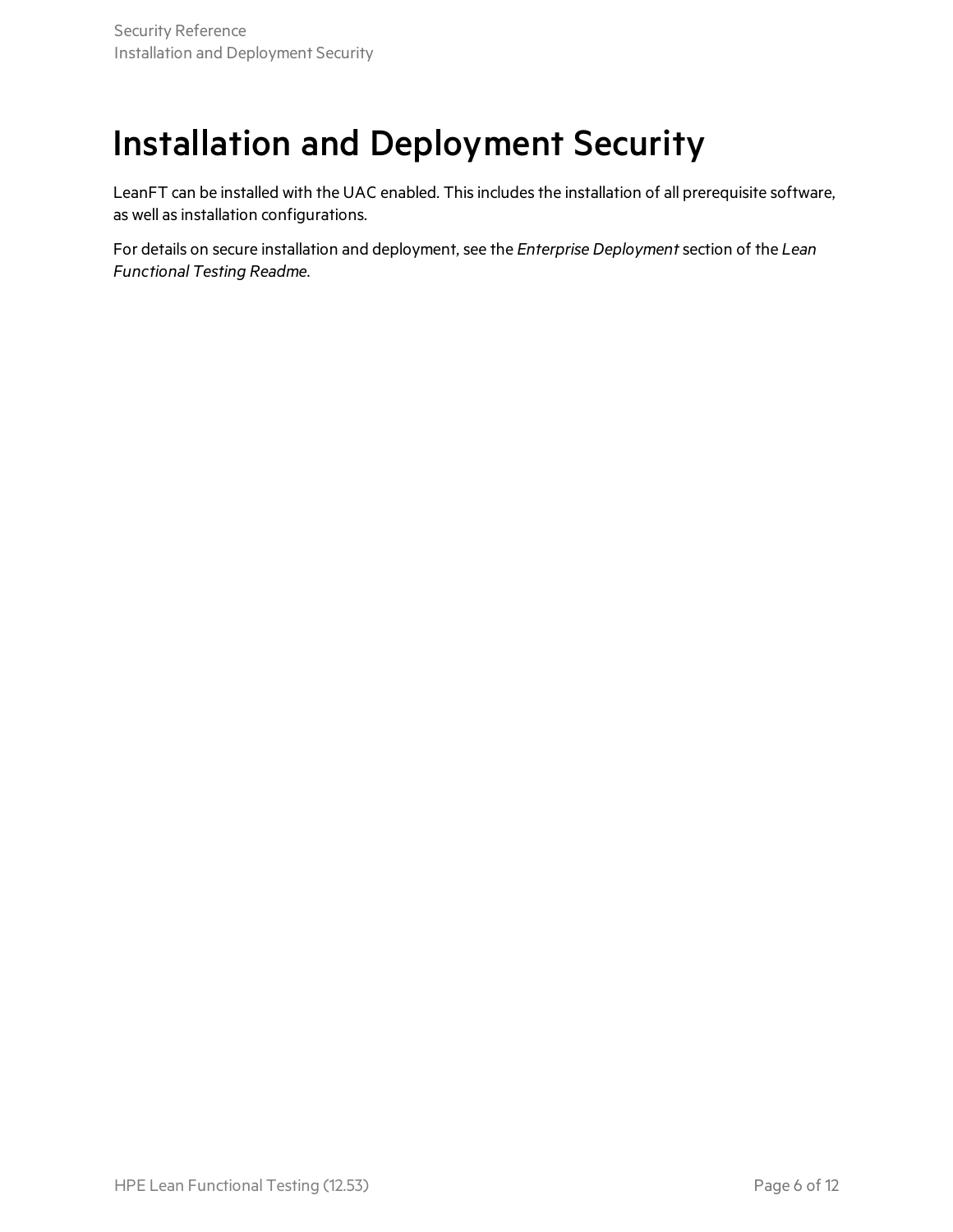## Configuring Remote Connection Settings for Working with LeanFT

To enable remote computers to run tests on the LeanFT computer, you can configure the LeanFT runtime engine connection configuration file, **config.json**, located in *<LeanFT installation folder>***\lwe\lightweight\config**. For details, see the topic about running tests remotely in the LeanFT *Help Center*.

You can configure the LeanFT runtime engine connection settings using one of the following strategies:

- 1. **Local Only:** The LeanFT runtime engine accepts connectionsfrom the local computer only.
- 2. **Allow All Remote Connections:** The LeanFT runtime engine accepts connectionsfrom any computer.

Note: Enabling this configuration can present a security risk, as it allows the remote computer full access to the LeanFT computer.

3. **Allow Secure Remote Connections:** The LeanFT runtime engine accepts connectionsfrom a remote computer, using the WSS protocol to protect the data that is transferred between the Automation SDK/IDE tool and the LeanFT runtime engine.

Note: You need to configure additional settings to enable this mode. For details, see the topic about running testsremotely in the *LeanFT Help Center*.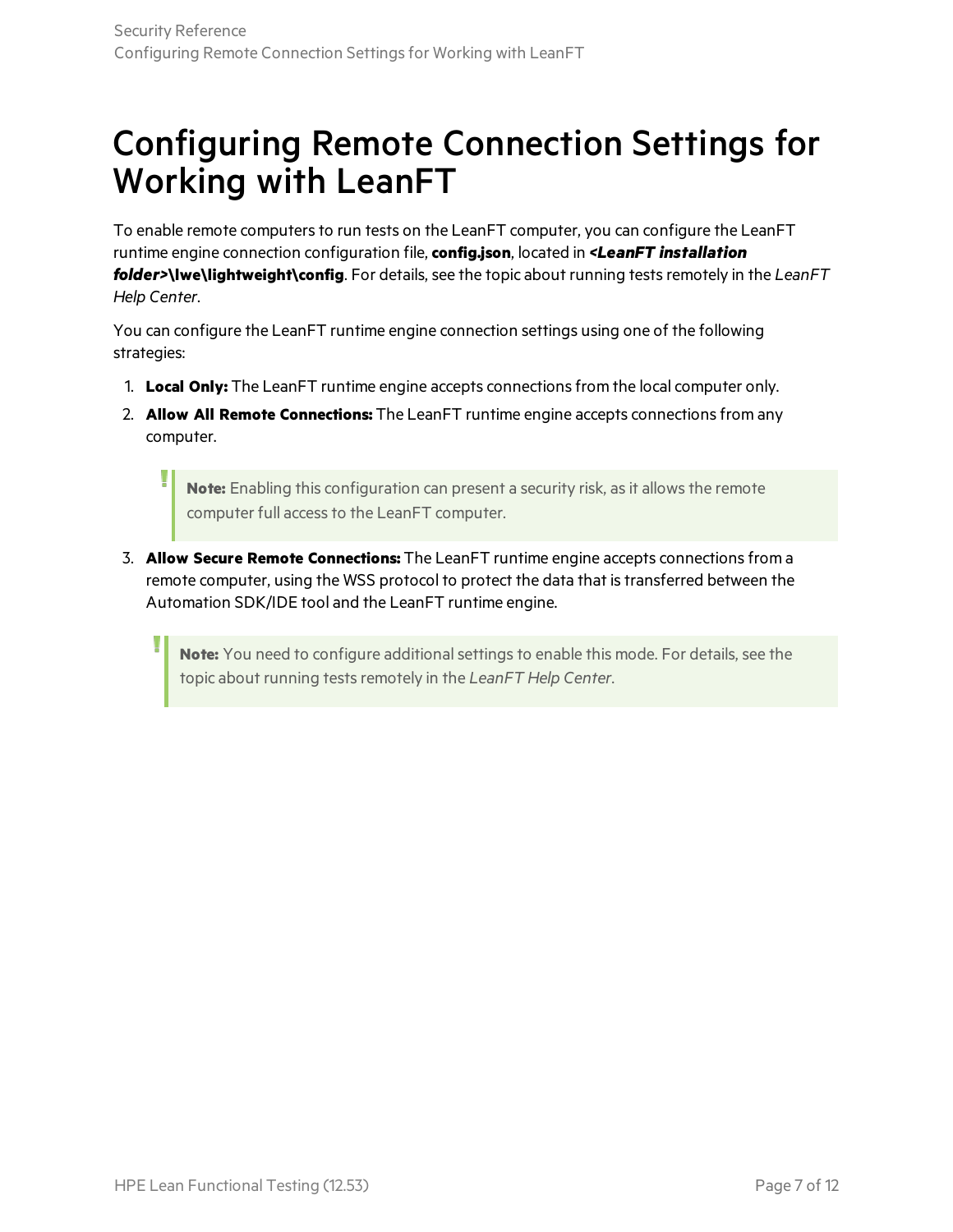## Securing Test Information When Working with LeanFT

When a test must contain sensitive information, such as user names or passwords, to access the application being tested, you can use the LeanFT SDK to make this sensitive data harder to access.

1. Use the **Password Encoder tool** to generate an encoded string resembling a mix of jumbled characters. This prevents the password from appearing in cleartext.

**Note:** The Password Encoder tool does not use a globalstandard for encryption. It is not considered nor is it intended to be secure. Its only purpose is to ensure that passwords will not appear in cleartext while editing or running a test. The actual passwords and/or data are stored with your test's source code. If you are using real customer data or other sensitive information, you should take additional steps to ensure the security of that data.

The Password Encoder tool is available from the LeanFT Start menu. It is also available in your IDE after installing the LeanFT plugin: **LeanFT > Tools** menu.

2. When entering a password into a password field, use the generated string asthe argument for a *<TestObject>***.SetSecure** step (instead of the normal **Set** method). This hidesthe password, preventing it from being displayed in cleartext, but does not fully secure the password.

For usage details, see the relevant SDK Reference.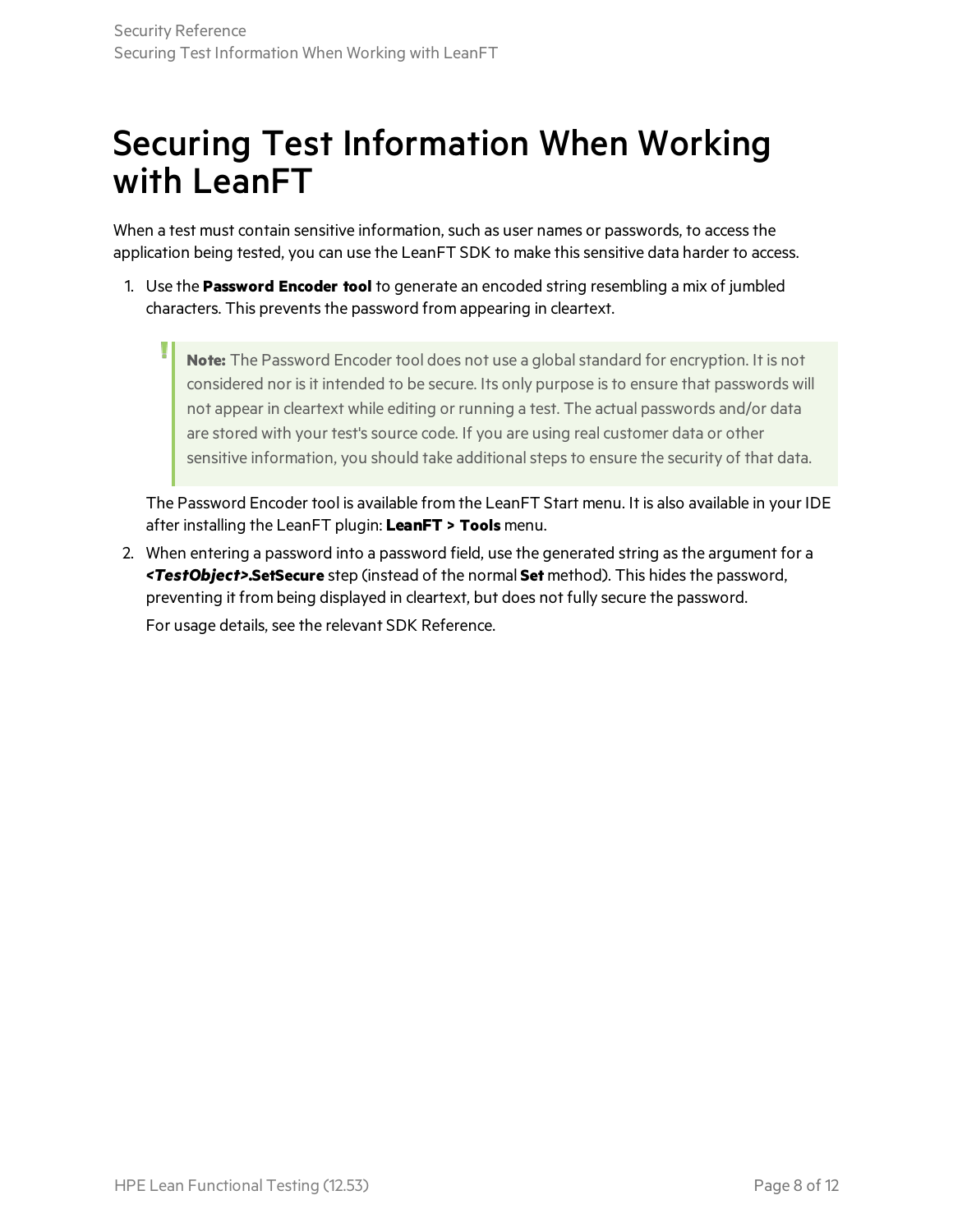## Configuring the remote host for ALM test runs

To run LeanFT tests from ALM on a remote computer, you must set the required **DCOM** permissions and open the DCOM port (port 153).

To configure these settings, on a UAC-enabled machine open the command line 'As Administrator' and run:

*<LeanFT installation>*\Tools\Remote Agent\LFTDcomPermissions.exe -set

**Note:** You can revert these DCOM settings at any time by running:

*<LeanFT installation>*\Tools\Remote Agent\LFTDcomPermissions.exe -reset

For additional information on the command line options for this utility, use the -help command.

Additionally, you must you must set **allowRun="true"** in the <remoteAgent> section of the Remote Agent configuration file, **LFTRemoteAgent.exe.config**.

For more details on the Remote Agent configuration file, see the **ALM Integration** topic in the *LeanFT Help Center*.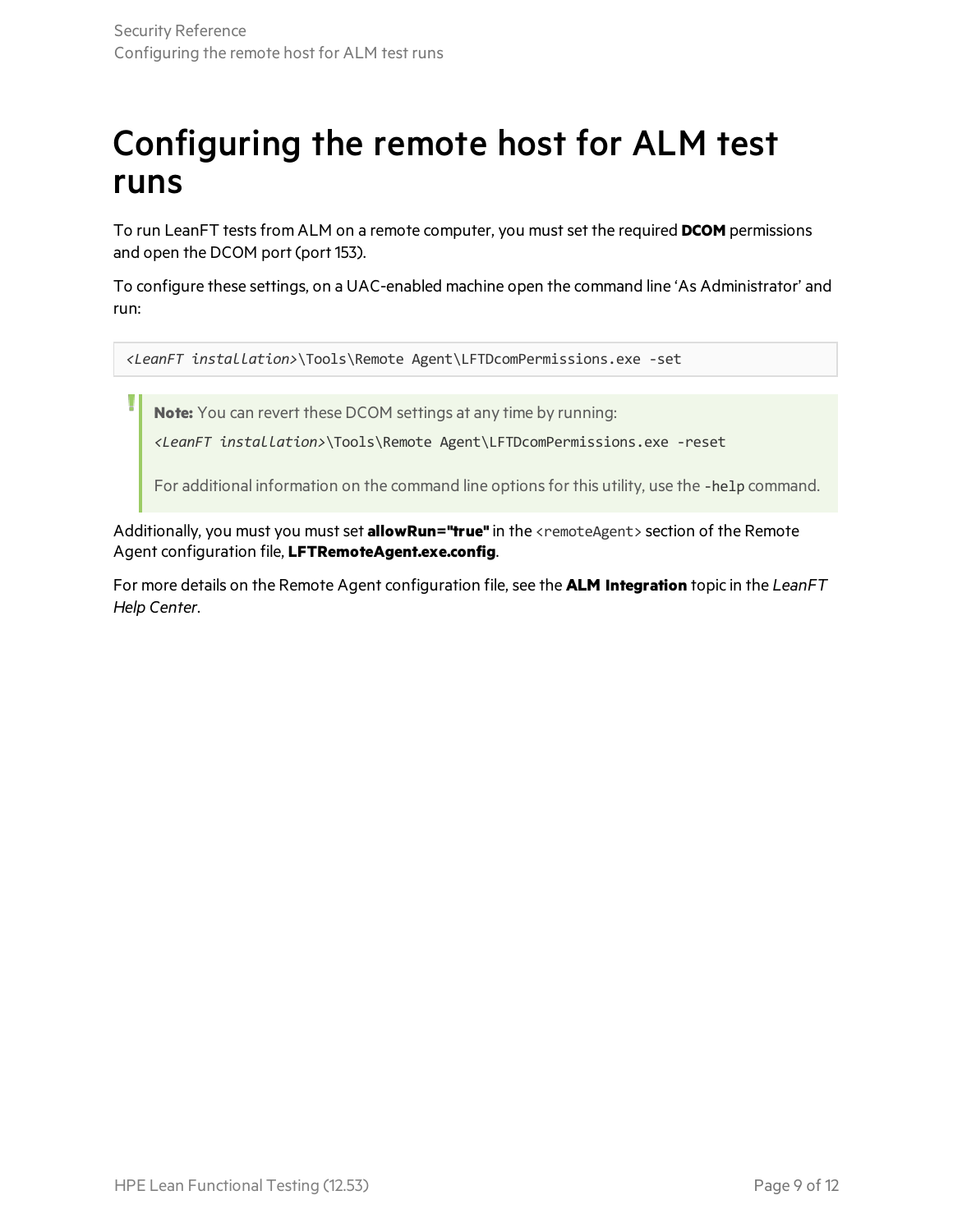## Configuring your Computer for Running Tests using Mobile Center

To run LeanFT tests from your computer on devices that are managed using Mobile Center, you must set the details of the mobile server account that will be used for the test runs.

To configure these settings, open the Engine tab of the LeanFT Settings dialog box and click **Show Settings** under the Mobile add-in.

**Note:** We recommend installing Mobile Center on a secure server. For details, see the [SSL](http://mobilecenter.hpe.com/docs/en/2.00/Content/LFT-MC/LFT_MC_SSL.htm) and [certificates](http://mobilecenter.hpe.com/docs/en/2.00/Content/LFT-MC/LFT_MC_SSL.htm) page in the *Mobile Center Help*.

For more details on configuring LeanFT to work with Mobile Center, see the [LeanFT](http://mobilecenter.hpe.com/docs/en/2.00/Content/LFT-MC/LFT_MC_Intro.htm) section of the *Mobile Center Help*.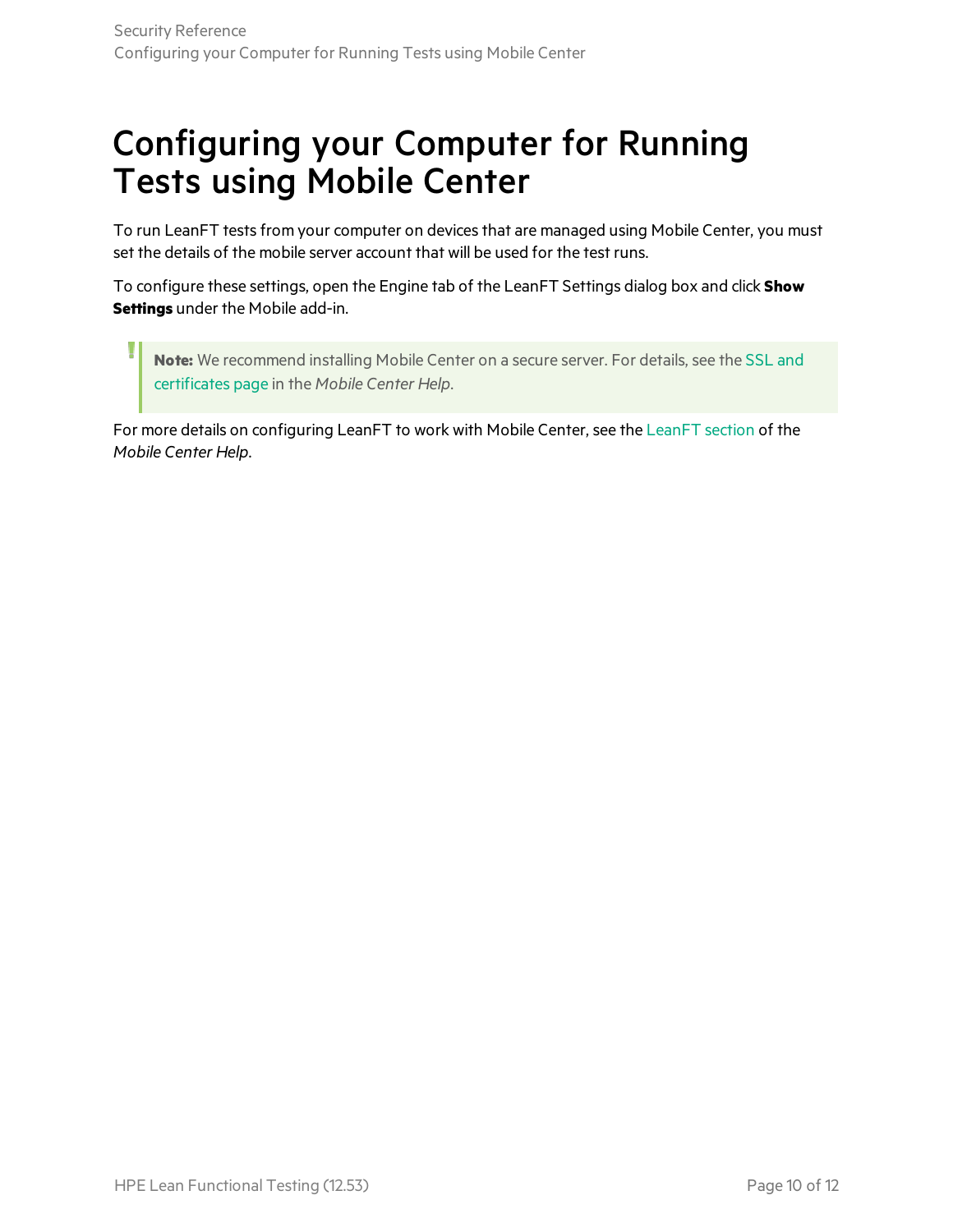## Send Us Feedback



Let us know how we can improve your experience with the Security Reference.

Send your email to: [docteam@hpe.com](mailto:docteam@hpe.com?subject=Feedback on Security Reference (Lean Functional Testing 12.53))